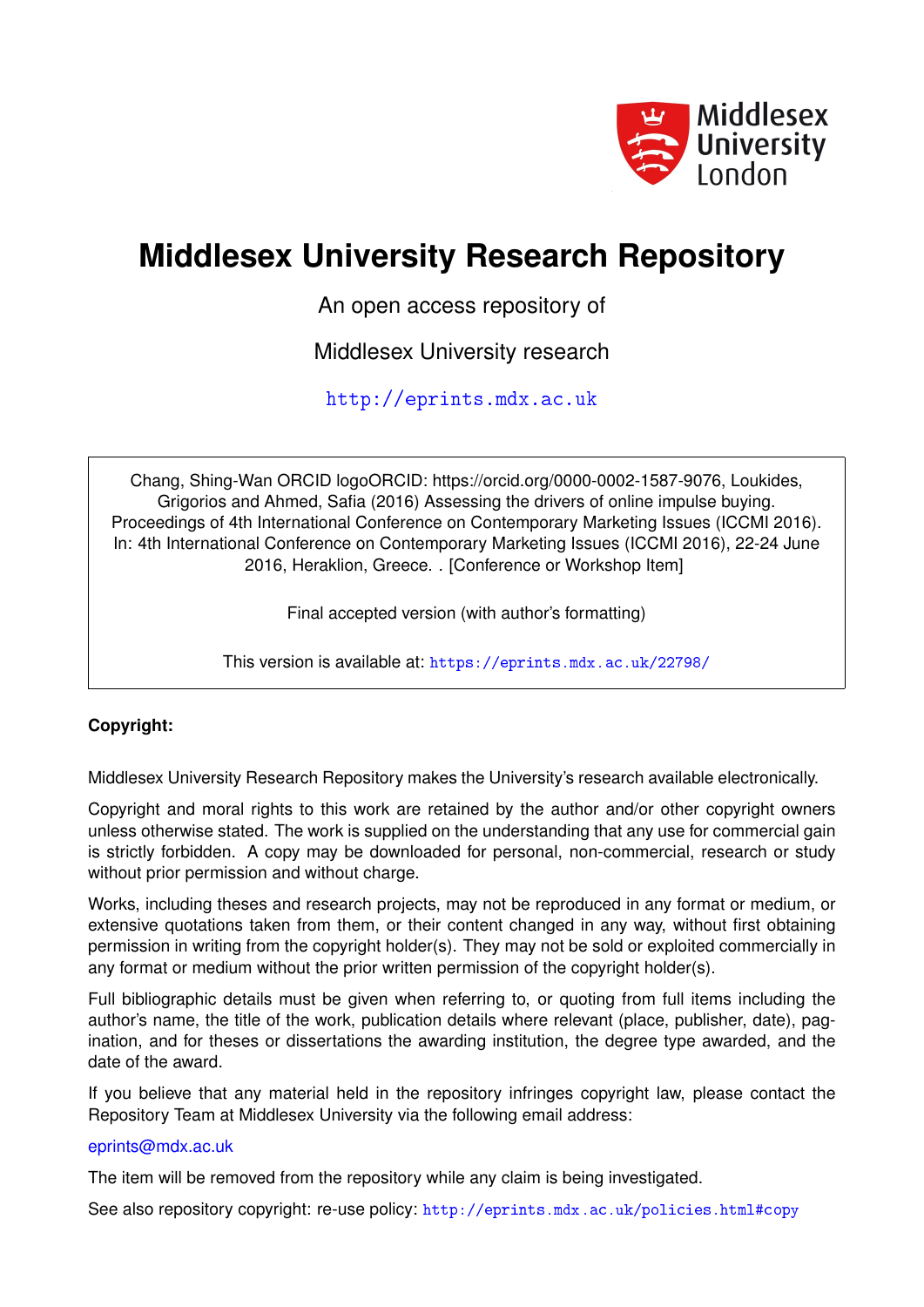# **Assessing the drivers of online impulse buying**

## **Abstract**

*Given the rapidly growing popularity of online impulse buying using digital and social media platforms, it has raised important interests about the antecedents of such consumer behaviour. Data analysis was conducted using confirmatory factor analysis and structural equation modeling. The results from a survey of 310 online buyers suggest that trust holds the strongest correlation with the experiential value. This study provides new insights for marketing literature and online retailers.*

*Keywords: online impulse buying, experiential value, convenience, trust, brand image, online retailer*

## **1. INTRODUCTION**

Consumers gradually use numerous internet-enabled devices or wireless communications applications and tools to do online shopping (Mosteller, Donthu & Eroglu 2014). They tend to behave impulsively with making online decisions, caused by straightforward entry, simple buying, and fast distribution efforts. Despite that a few studies examined online impulse buying behavior, very limited attention has been paid to identify the interrelationships among motivations, experiential values and impulse purchase in the online shopping context. Thus, this study was designed to address this knowledge gap and deepen the understanding of the psychological drives of online impulse buying. Our findings contribute to the further theoretical understanding of consumers' online impulse purchases. Further, the results will enable online retailers to develop efficient experiential marketing strategies to increase in-store traffic, and create pleasant shopping experiences to online shoppers.

## **2. THEORETICAL FRAMEWORK**

Impulse buying has been referred as an unexpected and persuasive complicated buying behavior that lacks thoughts of all obtainable information (Parboteeah et al., 2009; Rook 1987). Experiential values delivered by online retailers, are among the main substantial indications that consumers use to build their opinions about the online retailers website personality. Experiential value plays a significant role in online impulse buying as when shopping online, the consumer is unable to touch and smell the item, hence the online retailer website needs to be perceived visually appealing (Liu, Li & Hu 2013). Therefore, we posited that:

*H1: Experiential value has a positive impact on online impulse buying.*

Shopping for convenience is one of the main motivations for consumers to do online shopping because customers dedicate less time to shopping and more time to other activities. Nonetheless, very few prior studies analytically investigated the outstanding magnitudes of online shopping convenience in a thorough and logical approach. Convenience shopping allows customers to have more pleasant experience of making purchase impulsively, therefore it has a positive impact on experiential value. Most consumers' view online shopping as a simple procedure and easy to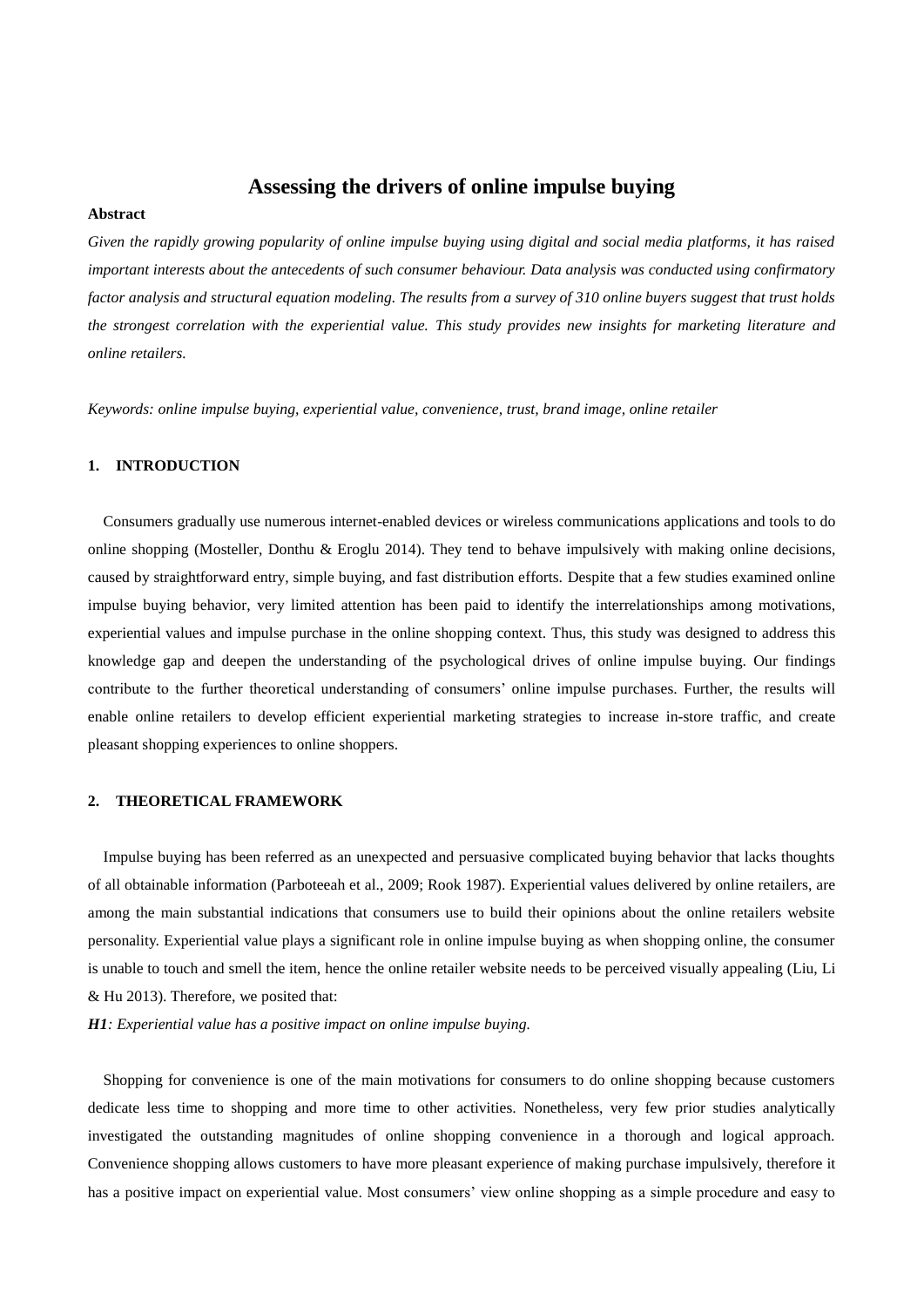complete a purchase. As most people tend to have busy lifestyles, online shopping allows consumers to make purchases whenever they want, and shop in the privacy of their own home (Mohamed et al., 2014). Therefore, we hypothesised that:

*H2: Convenience has a positive impact on experiential value.*

*H3: Convenience has a positive impact on online impulse buying.*

Trust exists when one party is confident of an exchange partner's reliability and integrity'' (Morgan & Hunt, 1994, p.23). When consumers trust the website it helps handle their suspicions about risk and security of their personal information. Online trust stimulates online shoppers to buy from particular online retailers. We proposed the following hypotheses:

*H4: Online trust has a positive impact on experiential value. H5: Online trust has a positive impact on online impulse buying.*

In the e-commerce setting, reputable businesses and brand names are implemented by consumers as replacements for product knowledge when they decide to do online shopping (Ward & Lee 2000). A good brand name for the product or online retailers can help customers lower their purchase risk as they are unable to physically touch or feel the products. Consumers tend to shop online for products or services with well-known brand names (Lee & Tan 2003). A good brand image will help attract the customer to visit the website and make an impulse purchase. Thus, the following hypotheses were formulated:

*H6: Brand image has a positive impact on experiential value. H7: Brand image has a positive impact on online impulse buying.*

The mediating role of experiential value is under-explored within the context of online impulse buying. Convenience needs influence the degree of online impulse buying through the subjective judgement of experiential value towards the online retailers. We posited that convenience shopping may enhance experiential value, which in turn may positively impact the likelihood of online impulse buying. Based on this rationale, the following hypothesis was proposed: *H8: Experiential value mediates the relationship between convenience and online impulse buying.*

An individual customer who trust an online retailer might have a positive experiential value to that retailer which in turn leads to the online impulse behaviour. Customers who make online impulse purchases are largely motivated by the desire to obtain a favourable shopping experience through the trustworthy online retailers. Based on the above reasoning, the following hypothesis was proposed:

*H9: Experiential value mediates the relationship between online trust and online impulse buying.* 

The greater the influence of brand image on online impulse buying, the more likely that the customer has a favorable attitude toward the brand, which results in a higher level of experiential value with a specific online retailer. In mediation concepts, we assumed that the brand image of an online retailer is a critical factor influencing experiential value, which in turn is likely to result in online impulse behavior. We therefore hypothesised that: *H10: Experiential value mediates the relationship between brand image and online impulse behavior.*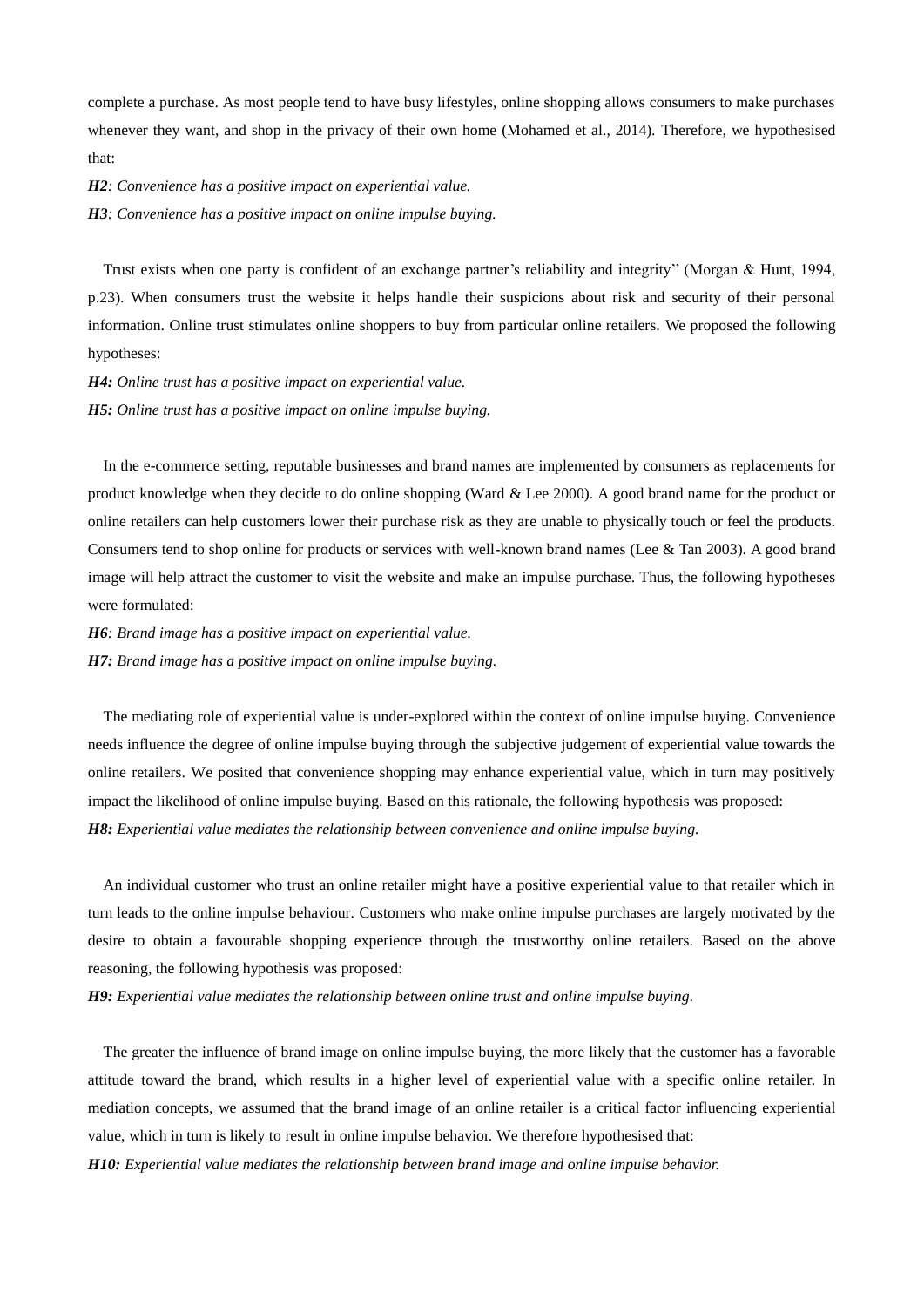### **3. METHOD**

Participants are those who made an online impulse purchase in the past six months. Reliable measurement items of survey instrument were chosen through a comprehensive review of the literature and were reformulated to fit the current online shopping context. Convenience questions were developed from Karayanni (2003) and Swinyard & Smith (2003). Experiential value items were adapted from Souitaris & Balabanis (2007). Online trust items were obtained from Liao, Liu & Chen (2011) and Martín, Camarero & José (2011).Online impulse buying items were operationalised from Youn & Faber (2000) and Rook & Hoch (1985). Brand image items were developed from Yoo et al. (2000). All measurement items were measured on a 7-point Likert scale anchored from "strongly disagree" (1) to "strongly agree" (7). 30 valid subjects were pretested via self-administered questionnaire to examine measurement efficacy. Cronbach's  $\alpha$  of each construct achieved the threshold of 0.7 (0.743**≤**α≤0.911), indicating a good internal consistency across measures (Nunnally & Berstein, 1994).The survey data were collected through convenience sampling and 310 valid questionnaires were retained. Females comprised 59 % of the total samples and males 41%, which is in accordance with Tifferet & Herstein (2012) that women have a higher level of impulse buying. The majority of respondents were between 18 and 25 years old (61.9%), followed by the age bracket of 25-30 years (20.6%). 63.9 % held a bachelor's degree followed by 28.4% graduated with a master's degree. Given that the data were obtained from a single face to face survey, common method bias was assessed using Harman's one-factor test (Podsakoff et al. 2003). All constructs were entered into an unrotated principal component analysis. Five factors showed with eigenvalues greater than one. No single factor was dominant hence common method bias was not a problem to the study.

#### **4. RESULTS & DISCUSSION**

Following Anderson & Gerbing (1988) procedure, confirmatory factor analysis (CFA) was initially conducted to evaluate the validity of each construct in the research model and structural equation modeling (SEM) was employed to examine the causality among each constructs (Hypotheses testing) in the proposed model. The model fit indices of measurement model were satisfactory (CMIN/DF=1.473, GFI=.960, AGFI=.923, NFI=.963, RFI=.938, IFI=.988, TLI=.979, CFI=.988, RMSEA=.039). Indicator loadings range from .654 to .876, meeting the recommended threshold between 0.5 to 0.95 (Bagozzi & Yi, 1988). Given that CR (composite reliability) and AVE (average variance extracted) of each construct both achieved the acceptance value of 0.7 and 0.5 respectively, all constructs were revealed as highly reliable and indicated a high portion of variance in items explained by the construct (Bagozzi & Yi, 1988). Moreover, each construct's CR exceeded its AVE (Hair et al., 1998; Fornell & Larcker, 1981). Convergent validity of the measurement model was therefore confirmed. Furthermore, results indicated that each square root of AVEs is larger than its correlations with the other constructs, thereby discriminant validity was confirmed (Fornell & Larcker, 1981). The results of structural model analysis were adequate (CMIN/DF=1.467, GFI=.962, AGFI=.927, NFI=.963, RFI=.938, IFI=.988, TLI=.979, CFI=.988, RMSEA=.039).

Results showed that 8 of 10 hypotheses were supported, while H8 and H10 were rejected. The link between experiential value and online impulse buying was significant positive ( $\beta$ =0.291, p=0.001), supporting H1. The path between convenience and experiential value was positive and significant (β=0.292, p<0.001), supporting H2. The relationship between convenience and online impulse buying was significantly positive (β=0.228, p<0.001), supporting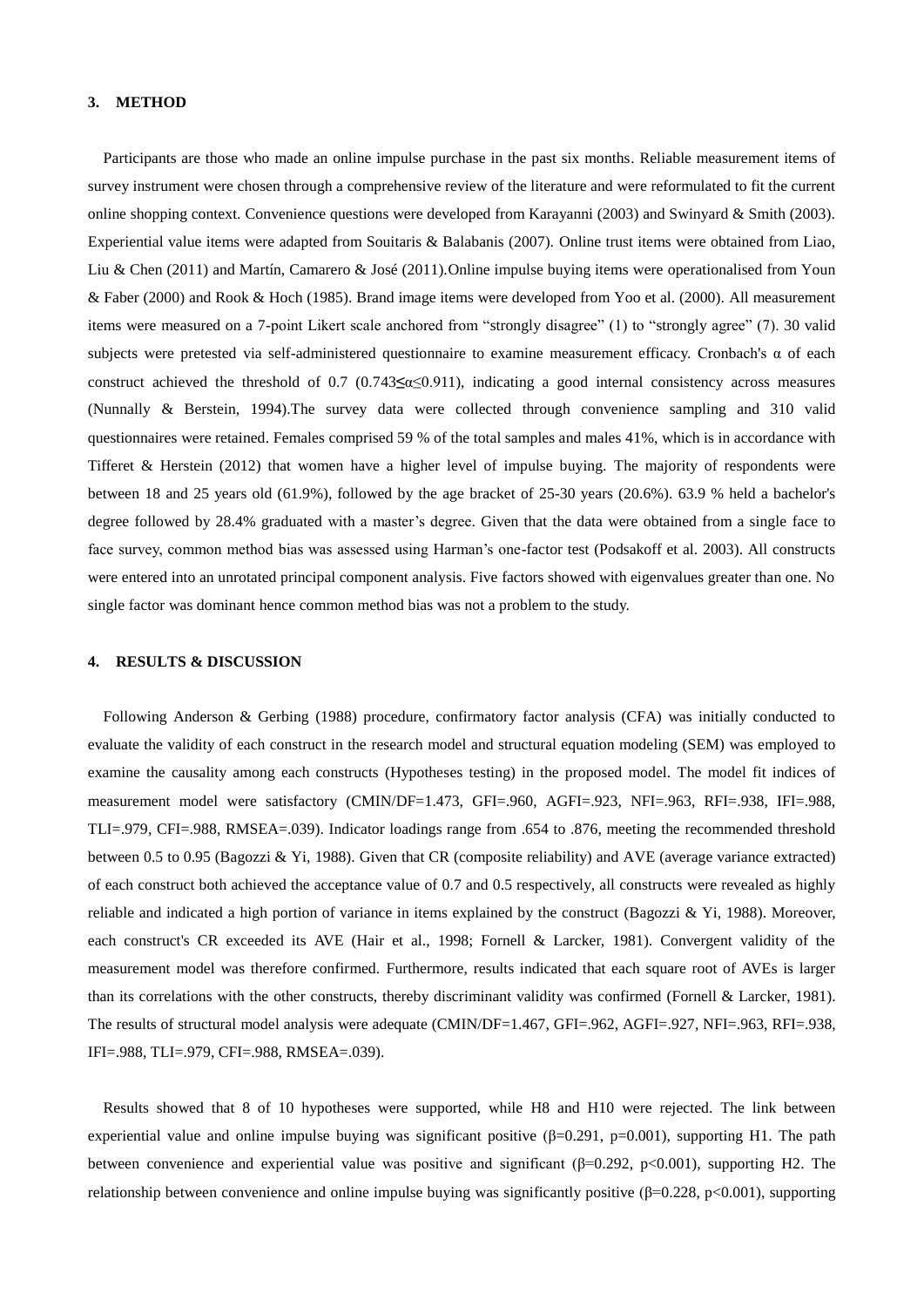H3. The significantly positive relationship between online trust and experiential value was found (β=0.511, p<0.001), hence H4 was supported. The path between online trust and online impulse buying was significantly positive  $(\beta=0.28, \beta=0.29)$ p<0.001), supporting H5. A significant and positive relationship between brand image and experiential value was found (β=0.201, p=0.04), supporting H6. H7 was supported (β=0.249, p<0.001), indicating that brand image influences online impulse buying positively. The results from Sobel's z-statistic test (Sobel, 1982) only confirmed the mediating effect of experiential value on the relationship between online trust and online impulse buying  $(Z=2.945, p=0.003)$ , supporting H9 but rejecting H8 & H10. 65.7% of the variance was explained by online impulse buying, followed by experiential value that explained 57.1% of the variance.

This study assessed and incorporated a theoretical model of antecedents of online impulse buying. The findings support the research model and give support to most of the hypotheses along with conforming to the relevant literature. Consistent with Chen & Lee, (2008), customers who have trust in online retailers are most likely to make an online transaction. Online trust appears to be a strong predictor of experiential value in the online shopping and experiential value was found to mediate the influence of trust on the online impulse purchase. In line with Liu, Li & Hu,  $(2013)$ , the needs for convenience result in online impulse buying. Individuals that find online shopping compatible with their lifestyles may consider convenience as important advantage to manage their busy schedules. Similar to Shobeiri, Mazaheri & Laroche, (2014), a strong brand image attracts the consumer to visit the online retailer's website and reduce the risk associated with an online impulse purchase.

### **5. REFERENCES**

Bagozzi, R. P. & Yi, Y. (1988). "On the evaluation of structural equation models". *Academic of Marketing Science*, 16, pp. 76-94.

Fornell, C., & Larcker, D.F. (1981). "Evaluating structural equation models with unobserved variables and measurement error". *Journal of Marketing Research*, 18(1), pp. 39–50.

Hair, J., Anderson, R., Tatham, R., & Black, W. (1998). *Multivariate Data Analysis*. (5th ed). Upper Saddle River: NJ, Prentice Hall.

Karayanni, D. A. (2003). "Web-shoppers and non-shoppers: Compatibility, relative advantage and demographics". European Business Review, 15(3), 141-152.

Lee, K.S., & Tan, S.J., (2003) "E-retailing versus physical retailing. A theoretical model and empirical test of consumer choice". *Journal of Business Research*, 56 (11), 877–885.

Liao, C., Liu, C. & Chen, K. (2011). "Examining the impact of privacy, trust and risk perceptions beyond monetary transactions: An integrated model". Electronic Commerce Research and Applications, 10(6), pp.702-715.

Liu, Yong, Li, Hongxiu, & Hu, Feng (2013) "Website attributes in urging online impulse purchase: An empirical investigation on consumer perceptions", *Decision Support Systems*, 55(3), 829-837.

Martín, S., Camarero, C. & José, R. (2011). "Does involvement matter in online shopping satisfaction and trust?". *Psychology and Marketing*, 28(2), pp.145-167.

Mohamed, Norshidah, Hussein, Ramlah, Zamzuri, Nurul Hidayah Ahmad & Haghshenas, Hanif (2014), "Insights into individual's online shopping continuance intention", *Industrial Management & Data Systems*, 114(9), 1453 – 1476.

Morgan, R. M., & Hunt, S. D. (1994). "The commitment-trust theory of relationship marketing". *Journal of Marketing*,